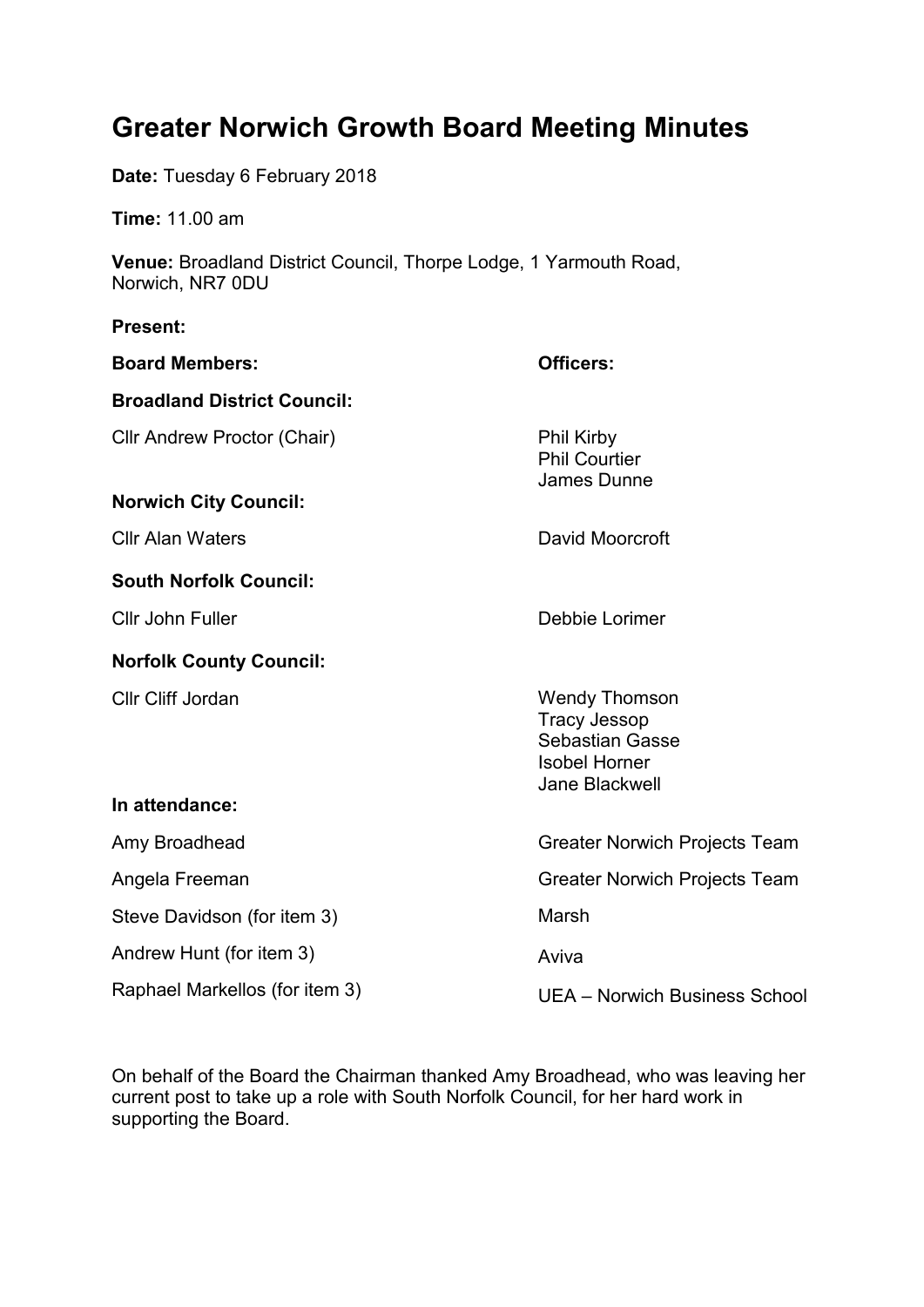#### **1. APOLOGY FOR ABSENCE**

An apology for absence was received on behalf of Laura McGillivray.

#### **2. MINUTES OF THE MEETING HELD ON 7 DECEMBER 2017**

The Minutes of the meeting held on 7 December 2017 were agreed as a correct record.

#### **3. NORWICH FINANCIAL INDUSTRY GROUP : NORWICH FINANCIAL CLUSTER**

The Board received a presentation from Steve Davidson the Managing Director of Marsh and the Chairman of Norwich Financial Industry Group (FIG) (attached at Appendix 1 to these Minutes).

It was emphasised that the FIG could play a key role in collaborating with local government to strengthen and expand the 'Financial Cluster' in Norwich and it was suggested that regular informal meetings with Board Members could take place to facilitate this.

In response to a query about a lack of risk capital from businesses to unlock the economic potential in Greater Norwich, it was acknowledged that there had not been enough progress yet, however a lot of good projects were coming forward through the UEA and Norwich Research Park and the new Norwich Enterprise Centre would assist in the process of bringing these to the market.

In answer to a question regarding linkages to the New Anglia Local Enterprise Partnership (LEP), the Board was advised that the financial sector was now a priority of the LEP and Lindsey Rix from Aviva had been appointed to the Board to represent the sector. The FIG was also supporting the development of the next LEP Economic Strategy. It was emphasised, however, that the role of the FIG was to promote Norwich as a 'Financial Cluster' and it had less of a focus on the rest of Norfolk and none at all on Suffolk.

A Member noted that Norwich could not be complacent about established businesses, as had been seen with Britvic and Colman recently, and it was crucial to make the LEP aware of the importance of the financial sector to the City. It was, therefore, suggested that a presentation should be made to the LEP, as there were a lot of linkages in areas such as job creation and building a highly skilled workforce. The locational advantage of Norwich was also noted, as well as the policy implications for Norfolk County Council in terms of supporting education and the jobs market.

It was noted that there was a lack of good quality office space in Norwich for larger companies, but for smaller start up enterprises there was sufficient space and the critical mass of the Financial Cluster would act as a stimulus to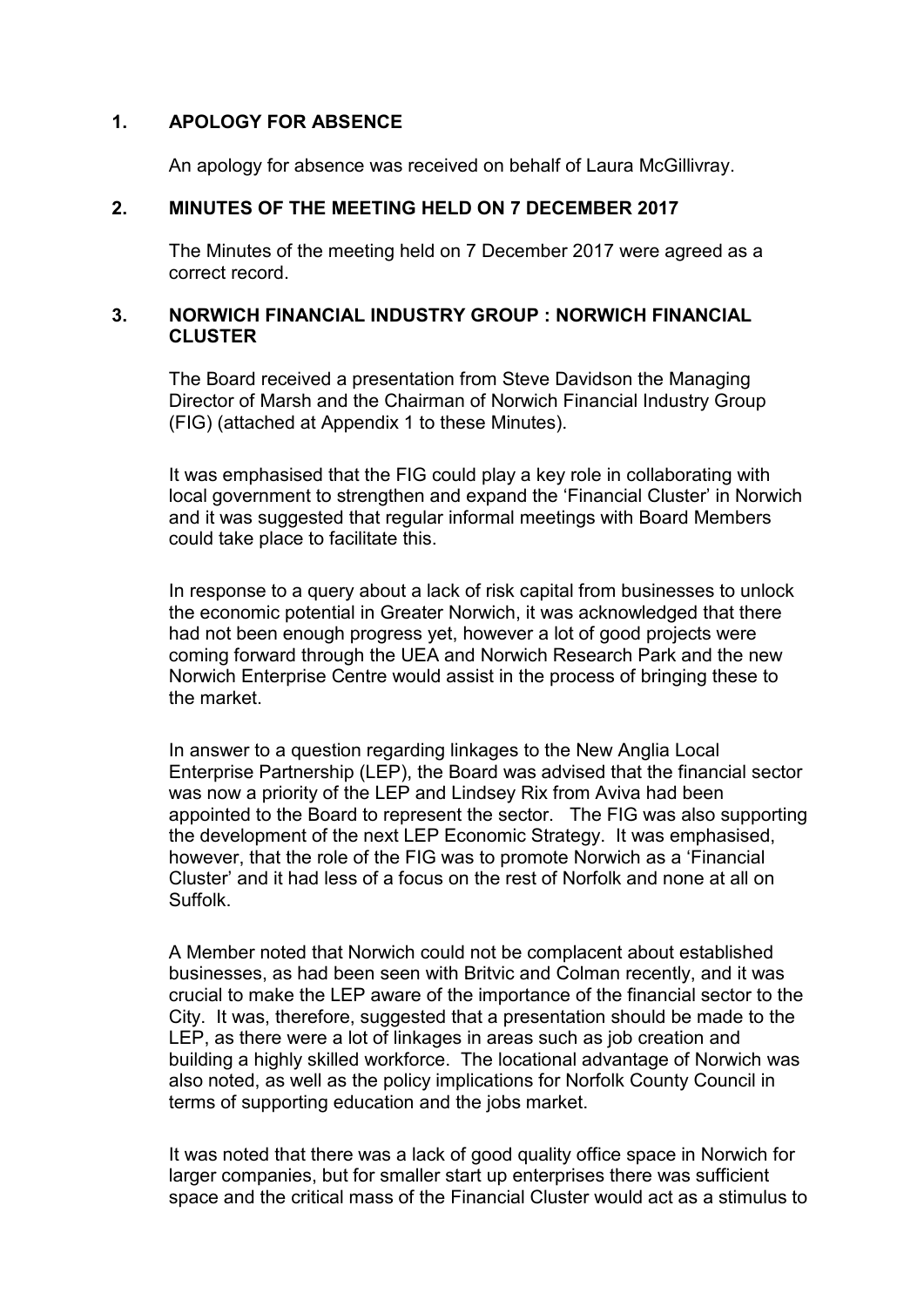their businesses.

It was confirmed that a link to the new FIG website would be forwarded to the Greater Norwich Project Team, so that the Board could consider linking to the website.

#### **4. CHILDREN'S SERVICES GROWTH PLANNING**

The report provided an update on the Children's Services Local Growth and Investment Plan and the implications of the planned housing growth in Greater Norwich on the local school system. It also requested the Board to consider how the Community Infrastructure Levy (CIL) might support its future provision.

It was emphasised that the County Council had a statutory duty to ensure there were sufficient school places and Children's Services had concerns about how to fund the £118m required to support the provision of new schools in the Greater Norwich Growth Area.

Moreover, there would also be an increase in the number of children with special educational needs, which required further provision on top of the projected additional places that would be required

Another key factor to consider was matching the timing of new school provision to the pupil demand from new developments.

A Member noted that there were difficult decisions to be made for prioritising CIL expenditure and a significant amount had been committed to transport including the Northern Distributor Road.

It was noted that Somerset County Council was borrowing £116m through the Public Works Loan Board to fund schools in its growth areas, so this might be an option for the County Council.

Members suggested that Children's Services continue their discussions regarding capital funding issues with the Greater Norwich Growth Board Officer Group.

#### **RESOLVED**

- (i) to note the contents of the report and the developments to date to provide new and improved school places; and
- (ii) that Children's Services discuss the Community Infrastructure Levy Programme with the Greater Norwich Growth Board Officer Group, to explore if a mechanism could be devised to support future provision of the additional school places required to support growth.